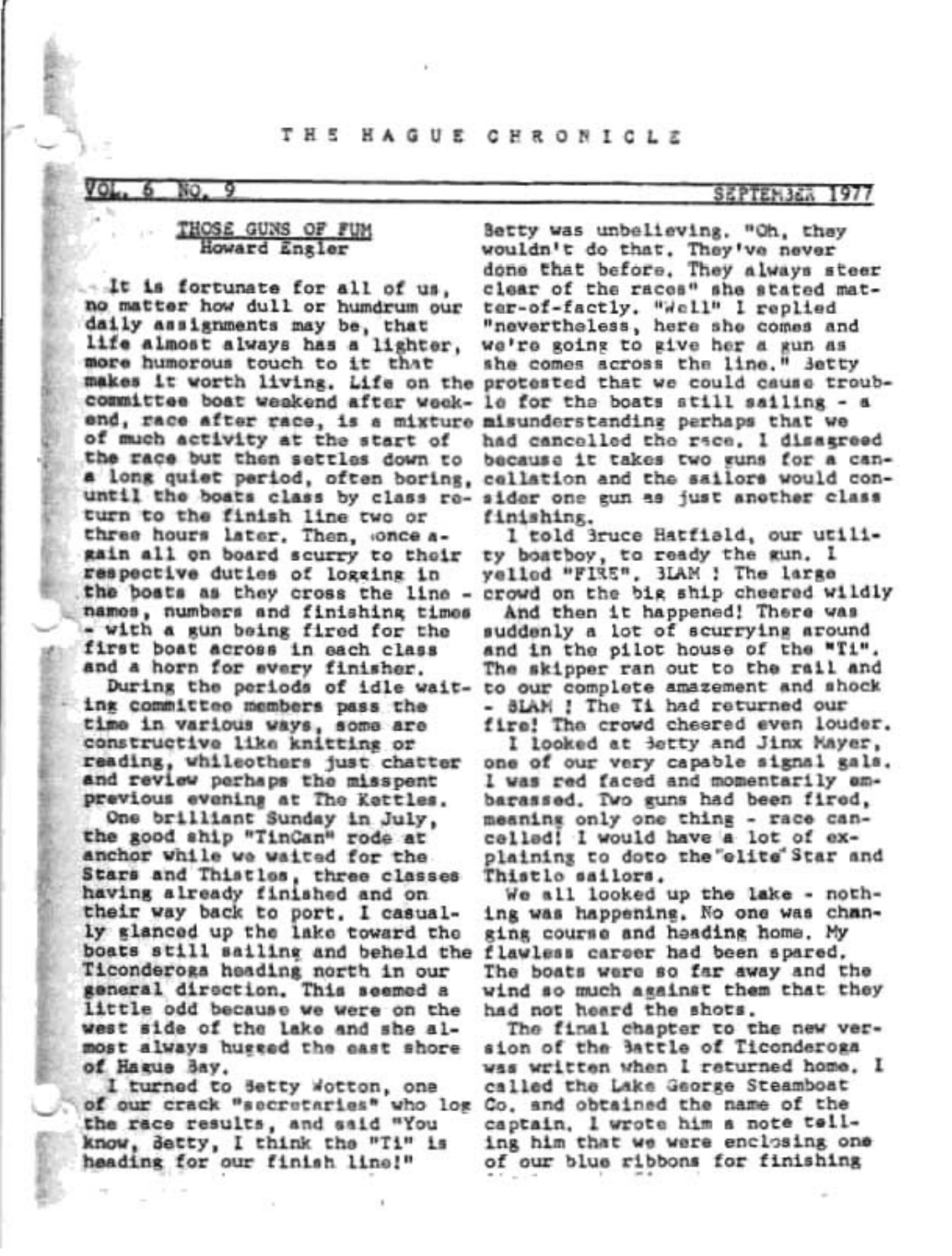Those Guns Of Fun cont.

first in the "Ticonderoga Class". l also wrote a P.S. "We congratulate you on your fine showing today but please do not look for a repetition of our little frolic because of The International Sears Cup but in another two weeks we are going to host no less than three regattas and this sort of thing might not be readily understood or appreciated by the more serious type of sailor.

ly in a prize location on the Ti's bulletin board for all to see and wonder.

Then came the big meetings of August and once again the guns sounded amply for a whole week. In one of the crucial races of the prestigious Twelfth District Star Regatta four guns echoed around the call "Ours". mountains where one would have been adequate. But no one on Board the Tin Can was overly disturbed because it really isn't a normal day unless a half dozen harmless little in 1961 consisted of Skipper Doug errors are made. It's well that the Smith, Richio Mayer, Chris Mayer sailors know little of what goes on and 3111 De Graff, alternate. behind the scenes of their mighty contests.

And it's a sad conclusion with which I must finish - out of all the various senior regattas only Star #5946, Hank kowan, skipper, was able to come through a winner and this was in the Southern Lake George Home and Home Series.

It had to remain for the youngs ters, that breeding ground of cham-will be accepted through Dct, 9, pions, to uphold the honor of Northern Lake George Yacht Club by winning two regattas; the Royal St. Lawrence Home and Home in a clean sweep with Dave Cartwright and Cathy Cullen coming in first in the senior division and Tracy Leonard and Libby Lawrence nailing down another first in the Junior Section.

The youngsters also made it a near sweep in the National Ten Regionals at The Lake George Club with Cathy Cullen and Lora Smith taking the blue ribbon.

A teenage team of Skipper Rickie Pottior and Jim Cullen, Matt Cartwright and kobin Wotton as crew took a first in the quarter finals unfortunately had to bow out with a third in the semi-finals.

And now with only two more weekend races, the annual business meeting on Saturday August 27th and the Commodore's Dinner (Awards Night) The blue ribbon today rests proud on Saturday September 3rd. to be completed, the 1977 Sailboat Racing Season of the Northern Lake George Yacht Club draws to a very reluctant close - reluctant, to put it very simply - bocause a lot of people have had a lot of fun, one way or another, out there on that<br>beautiful blue lake that we all

> Correction to "That Lake Full Of Sails": The Sears Team that made it to the finals at Newport Beach, Cal.

THANK YOU MR. CHAIRMAN and your Race Committee and your sailors. It is almost impossible to improve on the beauty of sur lake but you do it overy summer.

TOWN BOARD MET AUG. It was decided to sall three pieces of town property. Bids Locations:

1. Off Decker Hill Road

2. The Old Highway Building property on West Hague Road.

3. The Old Town Dump site on West Hague Road-formerly Glacier Hill.

Planning Soard increased to 7 members, James Broderick and Everett Lee are new members.

Highway committee met with John Velte re reconstruction of a wall on his property, kesolved amicably.

Resolved: Supervisor may enter into agreement with N.Y. St. Health Insurance Agency to use 32139, of their surplus monies without interest. Esith DeLarm

 $2$ 

acceptance of the control of the state of

ÿ

ŀ

形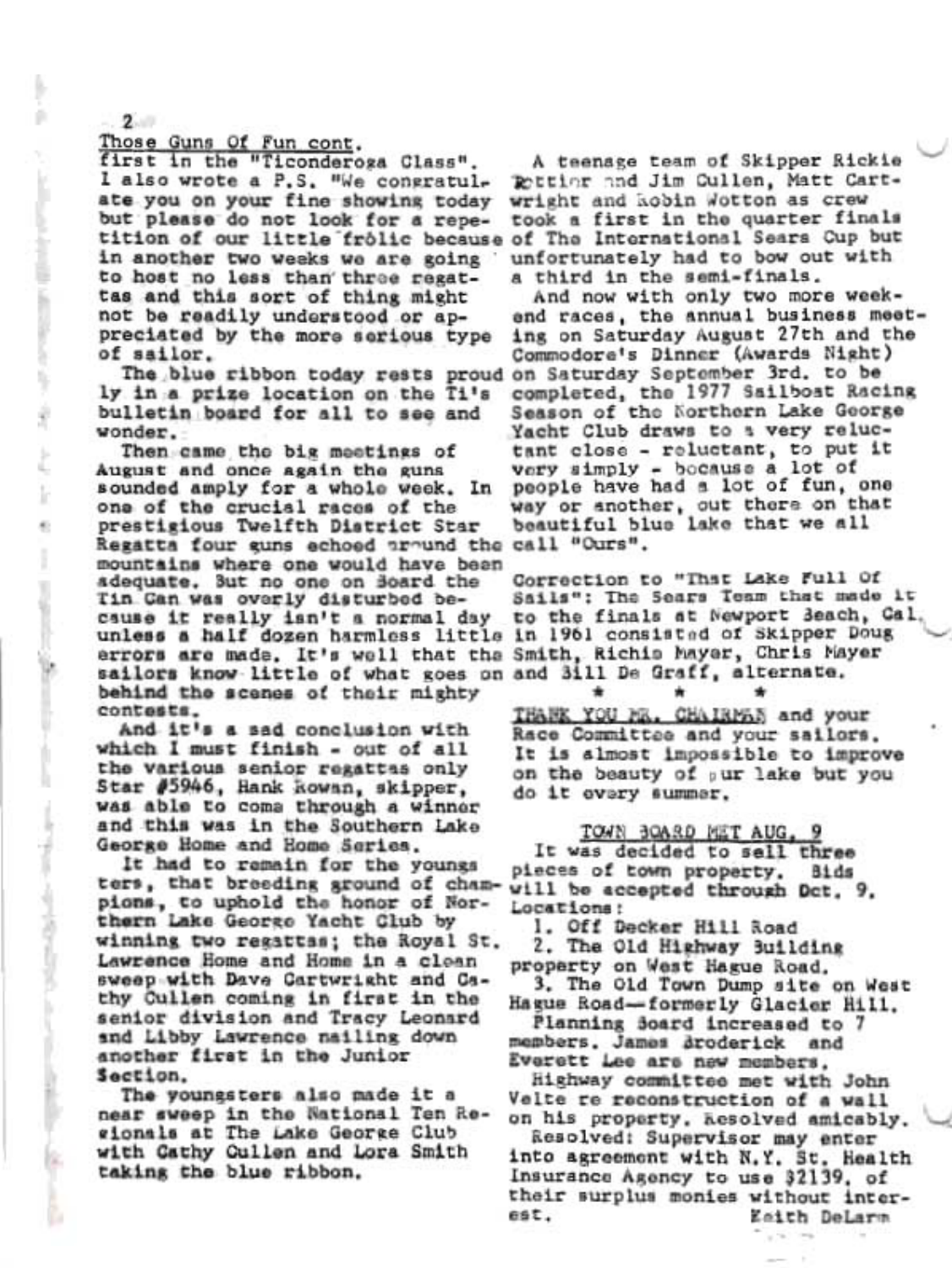# A JOINT ROAST

On July 20, 1977 an ad appeared in the Ticonderoga Sentinel, stating in part: "Local sroup wants to contact a technically proficient double lamb-butt joiner. College training in subject is preferred but this qualification is not mandatory for an experience-trained expert.

We extend our thanks to Almondine Buttolph, a female from Oquawka, Ill. She worked in a packing house for a long period and was well experienced. Unfortunately her group had to leave their campsite on July 29.

At mid-morning on August 25 Setty Jones, the Southwest Fire Queen, from San Antonio, Texas and Marths<br>Tinker, reigning Southeast Fire Queen from Delray Seach, Fla. met to ignite the stone-lined barbecue pit on Jack Henry's beach.

An hour or so after the roast was started the guests began to arrive and were greeted with frosty draughts Vespers at Silver Bay for their courtesy of Harry's American Bar. Following a cocktail hour of suitable proportions, the roast was removed from the spit for a suitable "resting period".

Keyed by the able direction and criticism of Dottie Henry & Martha Tinker, Jack Tinker and Jack Henry sometime master chefs of Hague, finally presented their latest gastronomic creation, a double-butted lamb roast that had been cooked rotisserie style, on oarlock bearings.

A source who is usually raliable stated: "Double-butted lambs grow on the eastern slopes of the Green Mountains, Unlike other lambs they have two rear halves with a shaggy bearlike head amidships. Generally the uphill is the shorter half but all four legs are tender and delicious."

Grag Clay-Burn

### MUS I GA LE

On August 22, Laura Meade entertained royally with a live string quartet in her living room for friends and people of Hague who had not heard them play at Silver day

The quartet is comprised of her sons - hichael and Marty, hichaol's wift Mary Ann and Andy Dabczynski. They are well known and apprecia ted in this area. They played a varied selection of chamber music, a Camelot medley and rounded off with a rousing clowning rendition of a Sousa march, winning themselves more ardent fans.

Mrs. Meads also showed several examples of art work by local artisans then served punch and cookies.

The art work included a macrame hanging by Sharon Meola, a lamp ancrusted with sea shells by Rev. Bass, a crewel rose by Mrs. Sass and a dot print by David MacIver.

The next evening the Quartet with Pam Preston at the piano received a standing ovation after performance of a Dvorak Quintet.

TOWN GALA

A gala is being planned to honor Keith DeLarm and express our appreciation for his years of service. He is retiring from his post of Town Supervisor in Dec.

The whole town is invited plus some from out of town who have worked with keith.

Anyone wishing to contribute to a wift for Keith or serve on committees please write Dorothy Henry, Gala Chairman, Hague, N.Y. The Steering Committee will meet after Labor Day.

Other Committees will include Refreshment, Entertainment, Decoration, Publicity, Set-Up, Clean-Up, Parking, Gift Selection etc.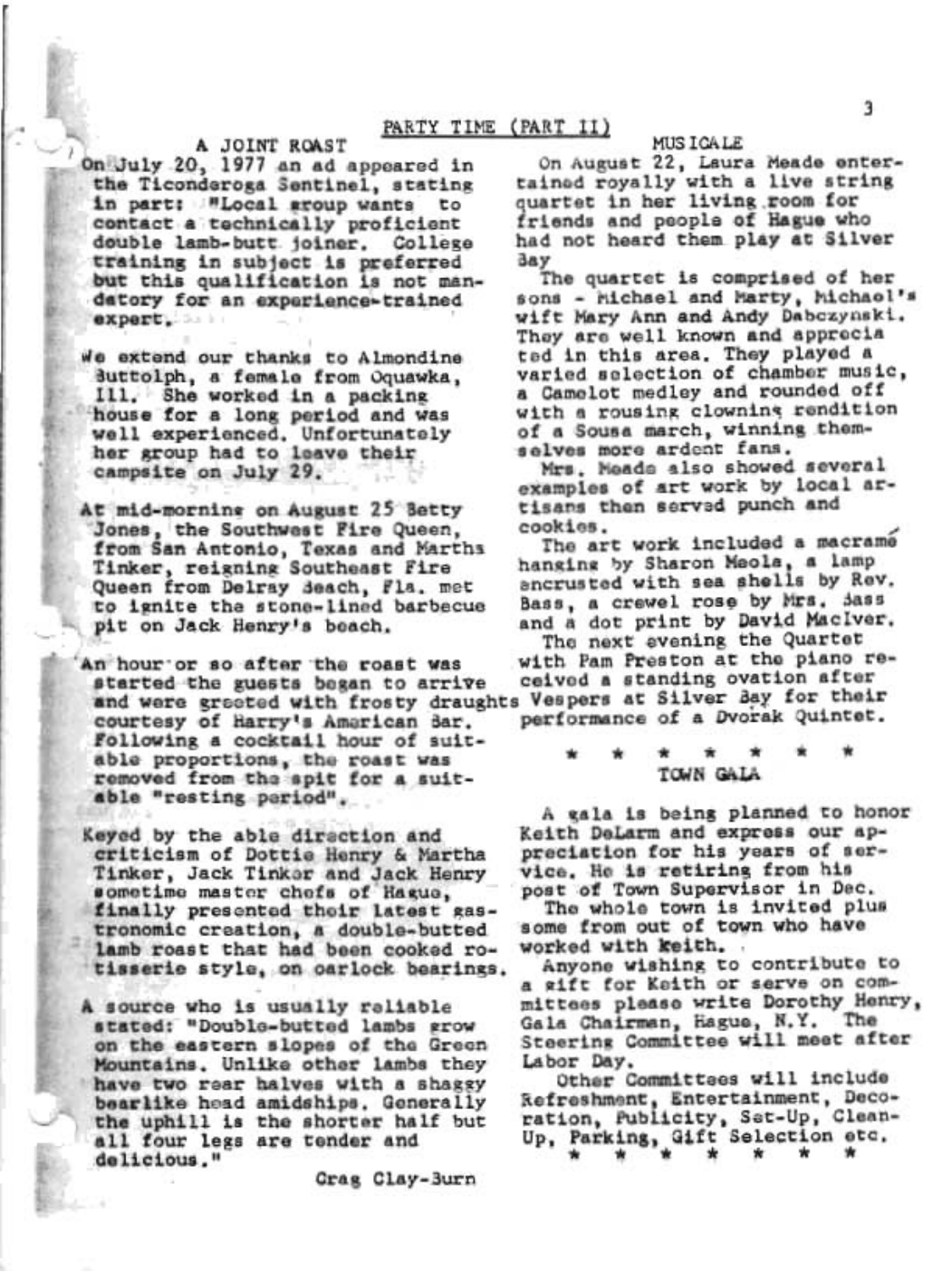CANDIDATE FOR TOWN SUPERVISOL Richard E. Bolton will be unopposed as candidate for Supervisor. "Dick" is a lifelong resident of Hague and a graduate of the school system. Graduating from Champlain College after serving in the U.S. 'Navy, he continued his studies at Siena College as a Business Administration major, keturning to Hague after college he served as Town Councilman, Town Justice and Republican Committeeman.

He has also held the offices of Commander-Hague American Legion. Pres.-Warren Co. Conservation Council, Pres-Chamber of Commarce, Pres-Hague Youth Commission and been a member of the Hague Fin-Dept. & Ambulance Squad.

For the past 10 years he has served as a Commissioner-appointed by the Govenor-on the Lake George Park Commission.

He has also been President of the Hague Fish and Game Club.

He is employed by International Paper Company as Foreman of the Outdoor Misc, Dept. He has been with the company 21 years.

Dick states that his schedule as Foreman is adjustable. He will be available to the town in event of emergency. He has also made arrangements with his superiors to be free to attend County Meetings and other daytime conferences. They have encouraged him in this undertaking.

He plans to hold office hours in the evening and hopes to restore some county and state jobs which were discontinued by attrition. He will keep people well informed at regular intervals via all media.

His grandfather was supervisor for many years and Dick learned from both him and his father to be interested in community affairs and knows many people in state and county government.

PLANNING BOARD-ZONING COMPLESSION

The 30ard is now also the Commission, having been appointed to carry on the work which they had started. They are: Ed Crabbs-Chm. James Broderick, Jack Carney, Everett Lee, Norman Strum, Al Zeese, Wm. Cobb (Liason from Town Board) and Keith DeLarm-Ex-Officio.

They had a busy month as they began to explain to the public what has taken them three years to work through-A Comprehensive Land Use Plan for the Town of Hague.

MR CRASSS REPORTS:

AUG 4: Informational Public<br>Hearing, 12 people attended and Crabbs, Lee, Strum, Zeese and De-Larm were present with 3111 Davidson, Director of Lake Champlain-Lake George Regional Planning Board and his Assistant, Leslia Freeman,

Mr DeLarm introduced the Sustd and Mr Crabbs welcomed the postle and read the legal notice of the meeting and its stated purpose.

Bill Davidson gave a summary of the Zoning Ordinanos Bill compared the original AFT. map with the amended Town Map. Leslie summarized the Sanitary Code,

Questions were asked for clarification only and appreciation was expressed for the work that has been done and the conduct of the meeting.

Aus 18: Planning Board Meeting 8111 Davidson and Leslie Freeman were again present to go over last minute changes and corrections of the final draft of the Zoning Ordinance.

Three people attended to ask questions about restrictions on the use of their property, These will be discussed further on Aug. 25th at the Public Hearing. adward Crabbs, Chm.

The cross-solic conditions of the conditions of the

**Company's Company** 

**Second Control** 

š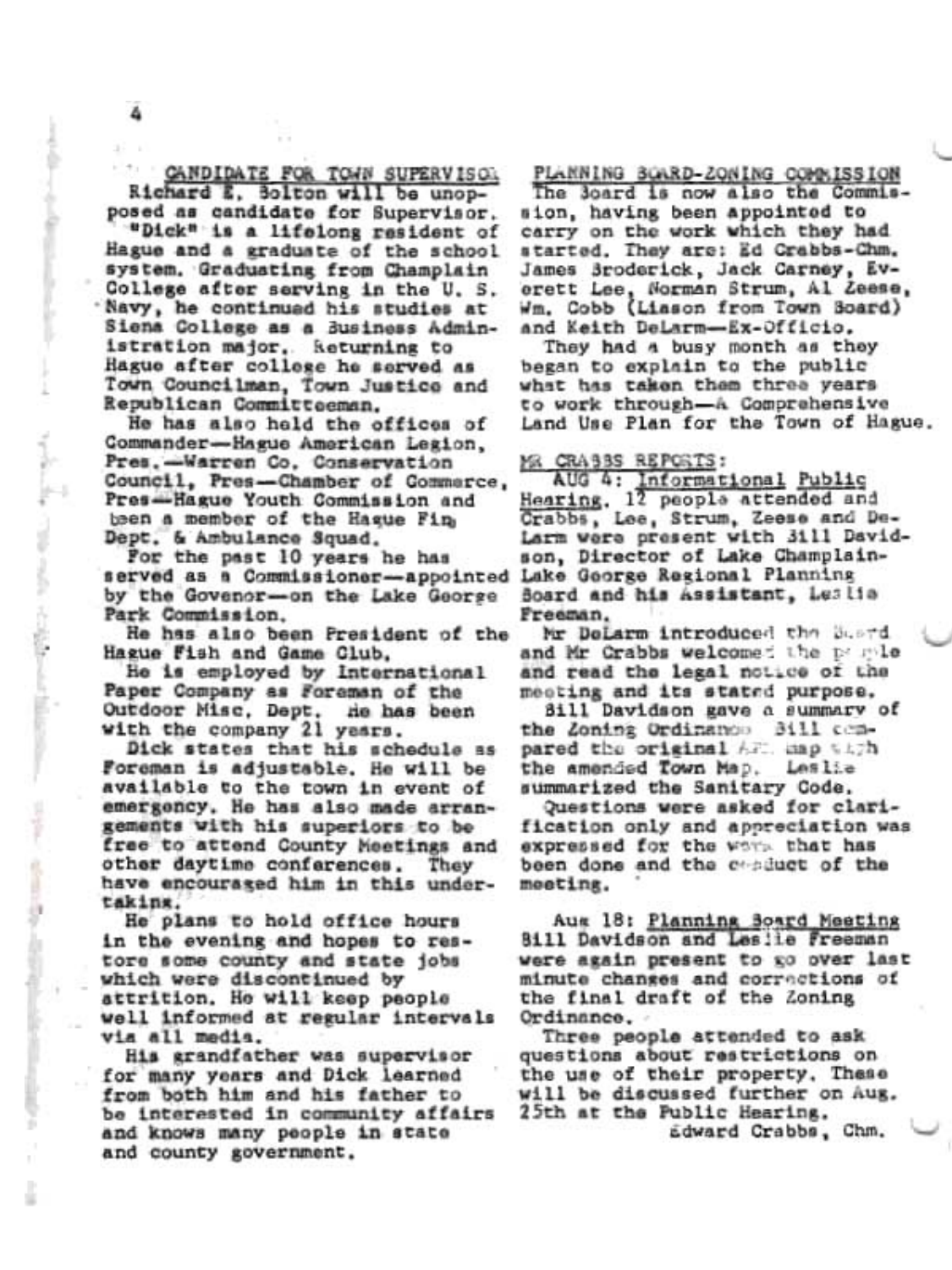# FIRST LEGAL PUBLIC HEARING AUG 25

Keith DeLarm, Town Supervisor introduced the Chairman, Ed Crabbs and members of the Flanning Board.

Mr. Crabbs thanked people for coming and introduced 8111 Davidson and Ms. Leslie Freeman.

Summarys outlining the Hague Land Use Plan, the Zoning Ordinance and the Sanitary Code were supplied for the participants. 49 property owners were present. Several people had already secured copies of the latest draft of the proposed zoning ordinance.

Mr. Davidson summarized the over all purpose of the Proposed Plan, showed slides of some of our beautiful scenery-which it is designed to protect-and with enlarged sections of before and after maps showed how the Adirondack Park Agency Maps have been amended by request of Hague Planning Board.

Mr. Crabbs then indicated that they would answer questions and hear opinions.

The discussion was lively with touches of wit and sarcasm: "Smallest lakeshore lot will be

100 Ft?"

"Yes, unless previously broken up."

One question re proposed zoning for a specific piece of property was answered easily then a gentleman who stated he had property in Graphite which had been green on the map (42.7 acre lots minimum) wanted to know what was going to happen to it. He was told they did not know because some Graphite property had been rezoned and he should check his on the map. He said, "You do not know?" 3ill Davidson started to reply, saying "No but... and the gentleman said "...You do not know anything. Do you?" and walked out.

This gentlaman is advised to return. Someone will help him locate his property on the new map and it is believed that his property may be in an area that was rezoned to 3.2 acre minimum.

Most of the discussion centered on Section 9.040 of Article 9; restrictions in the Hamlet areas; and "Clustering".

Sect 9.040: Any "non-conforming" structure which is more than 90% destroyed must conform to the new ordinance if rebuilt...

It was suggested that the foundation of most structures would amount to 10% of value.

It was pointedout that this would leave many summer home owners with a piece of property on which they could not rebuild and recent fires were cited in which homes have been completely demolished "despite the valiant efforts of the local Fire Department."

Questions were asked about how to get this proposal changed; why it had been added; and shouldn't there be a show of hands to indicate that Mrs. Goodfellow who first posed the question was not the only one who objected.

The discussion moved rapidly. Mr. Crabbs assured us that these objections would be considered.

On August 30, he advised me that "Section 9.040 will be deleted."

(A show of hands or voting is not customary at Public hearings but anyone, too shy to speak, not wanting to be repetitious or unable to attend, may write to either the Planning Board or the Town Board. Letters are tabulated by the Town Supervisor's Office for presentation at the appropriate Board Meeting or Public Hearing.)

The new zoning proposal for the Hamlet areas, which restricts lots to } acre minimum, was objected to by owners of commercial property.

The discussion became heated and peaked in talk of "how to get rid of the APA".

Mr. Zeese expressed the idea that peopla should be compensated when they lose the use of their land and someone said "Yes, at \$10,000. per foot!"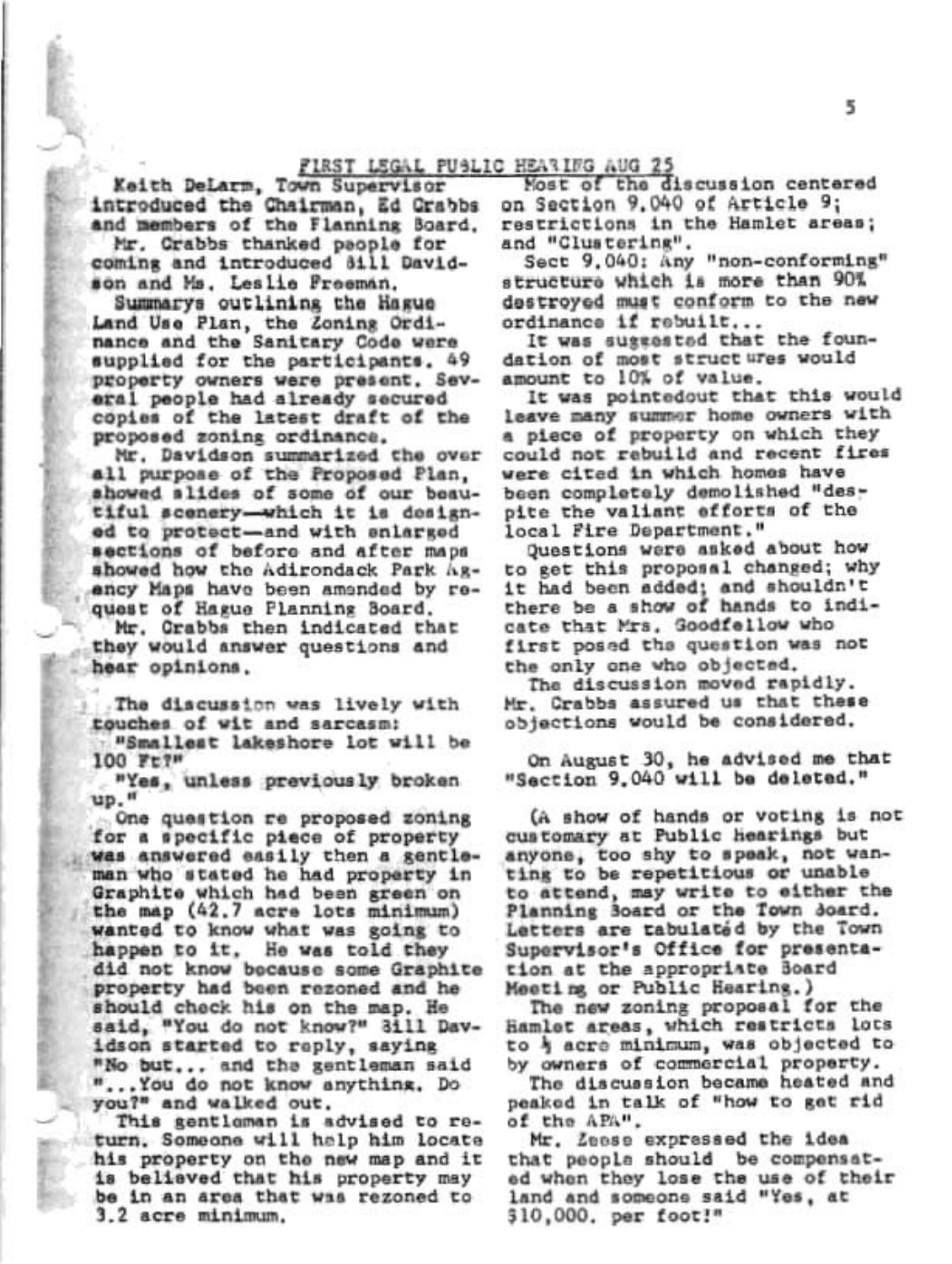Public Hearing cont.

 $6 -$ 

Ķ

 $\ddot{\phantom{a}}$ 

ğ,

石

Someone cit d "For Sale" signs as an indication that "this town is dying" and someone replied... if this is so "how do you explain the fact that property values are sky-rocketing?"

The need to keep Hague beautiful and prevent the kind of growth which has occurred in other towns was reiterated by several participants and Mr. Crabbs.

It was explained that the reason for the restrictions in the Hague Hamlet Areas was that they are in a flood plain and must conform to Health Department Sanitation Laws.

Asked if people could apply for a variance, Mr. Davidson said yes and pointed out that a local zoning APA, 3111 Davidson, Leslie Freeman ordinance would transfer decision. rand Ed'Orabbs with Mr. & Mrs. making to people with more knowledge of individual situations.

It was suggested that hamlet area boundaries could be extended or expanded in new directions away from the flood plain.

"Clustering" is permitted by the APA e.g. owners of a large piece of land can place several structures close together if the total number of buildings is in ratio to the total amount of property.

Objection was raised to clustering small lots on the lakeshore and leaving back lots empty. This led to discussion of Arcady plans until Jack Carney stated that project comes under APA review. Ed Crabbs added that is because it is a "Class A" project ("involving 75 or more residential lots")

Mrs. Peter Mitchell expressed appreciation for the improved appearance of mid-town, Someone said "You can thank the Federal Government for that." Everyone laughed knowing there was a good deal of local effort involved in that project- getting monies and cleaning up after the floods. Ed Crabbs said he would convey the message to Clifton west who does the flower beds. Tension was eased.

Two people questioned the projected population increase of 2% since today's population is lower now than it was 100 years ago.

Mr. McKeeman asked if the plan would be put to a referendum.

Mr. Crabbs said, "If it becomes necessary, it will be."

After the formal Hearing was closed, people remained to talk with Planning Board Members, Mr. Davidson and hs. Freeman.

Copies of the full plan and/or the Zoning Ordinance will be sent to those who requested them after the supply ran out.

#### EXTRA BOARD MEETING

Mr. Ron Cooper & Ray Curran-of Robert Martucci of Silver 3ay Lodge to inspect the property and their proposed plan for expansion and to test the soils. After which, there was a meeting of the Board to consider proposed changes in the zoning ordinance. It was agreed that section 9.040 should be deleted and some other minor changes made in the final draft which will be presented to the public at the NEXT PUSLIC HEARING ON THIS ISSUE to be held SEPT 12 at 7:45PM.

It is hoped that there will be another good turn out. Edward Crabbs, Chm.

# PROPERTY OWNERS OF SILVER BAY ASSN.

MET Aug. 16, in the evening.

40 people heard Dean Cook, DDS, on CAMA (Citizens for Area Medical Advancement). He appreciated our efforts to strengthen medical resources in Hague-Silver 3ay Area.

Mr Glenn reported on activities at Silver Bay Assn. and told of their Cardio-Vascular Program.

New Officers elected: President - Keith McKeeman lst V.P. - Everett Lee 2nd V.P. - George Hanna Rec. Sec - Ann Korst Cores. Sec. - Dorothy Goodfellow Treasurer - Ethel Andrus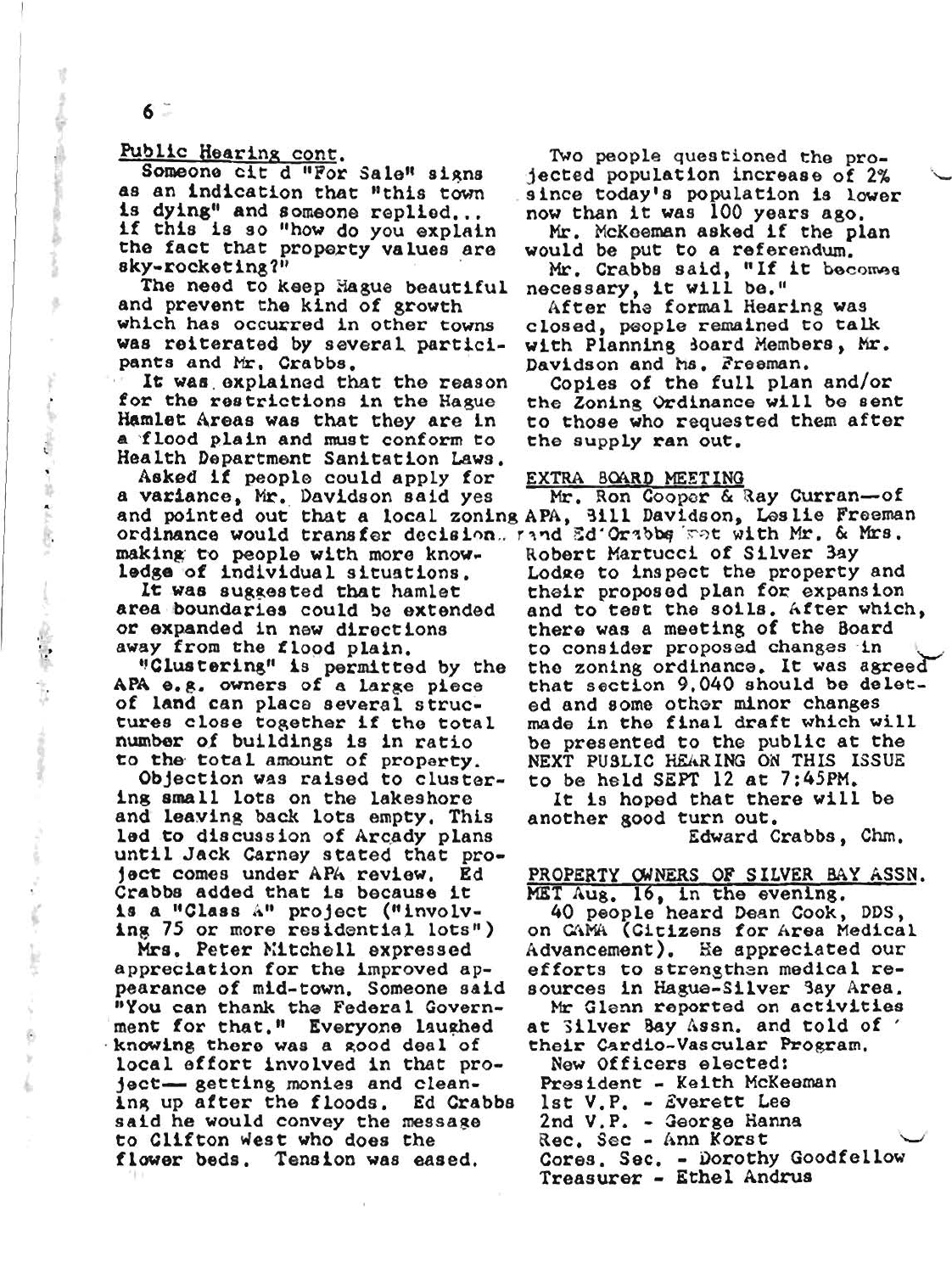# SBPO Assn. cont

Committee Reports: Fire Protaction - Gerry Boyd Taxes, Zoning & Environment-A.Zeese for thirty years. Mr. Leese encouraged all to attend the Zonang Soard meeting on Aug. 25 CPRP Program & Medical Resources-Dr. Hume

Refreshment & Hospitality Committee-Jacqui Badger, Chm were given a vote of thanks.

cise their vote in the School Elec- June and was enthusiastic about tion where eligible.

The usual donations were made wth cosmetology although she demonan increase to the Hague Chronicle, strated a definite penchant for // Aug. 23: The now officers met at the home of Pres. McKeeman to plan activities for the coming year with the emphasis on membership. SCHOOL ANNEXATION VOTE

|      | *71 | :74 | +76 | 177 |
|------|-----|-----|-----|-----|
| No   | 292 | 288 | 240 | 282 |
| YES  | 194 | 242 | 235 | 183 |
| VOID |     | 8   |     |     |
|      |     |     |     |     |

Despite efforts to put the question to a vote quietly and with dignity this year, rumors were rife - with threats of arson and other dire consequances if annexation were passed - until a vote for annexation seemed a vote against intimidation.

Scott Middleton, who wrote the only letter to editor in favor of annexation, received four phone calls with vague promises to "get even" but he was not perturbed. stating that they must have been "people who don't know me".

Scott's chief interest is con-He grew up in hague, servation. still loves this town and is well informed on everything that happens here.

MRS, GEORGE GRIDLEY expired Aux 16 at St. Joseph's Hospital in North Port, Florida.

She is survived by a daughter, Mrs. Kathryn G. Christman of Ticonderoga and five grandchildren.

People will miss her quiet friendly presence at Forest day where she has spent each summer

Donations are being sent to The Heart Fund in her memory.

COLLEEN FULLER in her 16 years, has most often been described as "bright and cheerful". She was scheduled for graduation from the The membership was urged to exer- Hague Central School this coming her career choice in the field of creative writing.

On Monday, July 18, at 5:30PM the car she was driving failed to negotiate a turn on Split Rock Road, ran up an embankment and over-turned, pinning Colleen under it. Efforts, made by Aobert & Ralph Denno and the Hague Ambulance Squad, to revive her proved futile.

She has left behind a collection of her writings which include pieces on Love, Friendship, Honesty, Critical People, Drugs, Suicide, one story in which she describes her own death in a Ski-Doo accident and a poem in which she speaks of her love for her family. Those will be treasured by her mother--Mrs. Gladys Fuller, her stapfather--Vorn Rockwell, three brothers--Ronnie, Donnie & D.J. and her sister Korinns.

Charles Coleman English Teacher

ANNUAL ARTS FAIR IN THE PARK ON Aug 6 was "one of the best we've had in spite of one heavy downpour, Paople clustered together sharing canopies good naturedly and no one mentioned moving to the school as planned.

There were 51 entrants and 37 people attended from near and far throughout the Adirondacks.

Dan 3elden and Clifford Decker did a great job in setting the stage--juggling canopies etc." Adra Seerup, Chm.